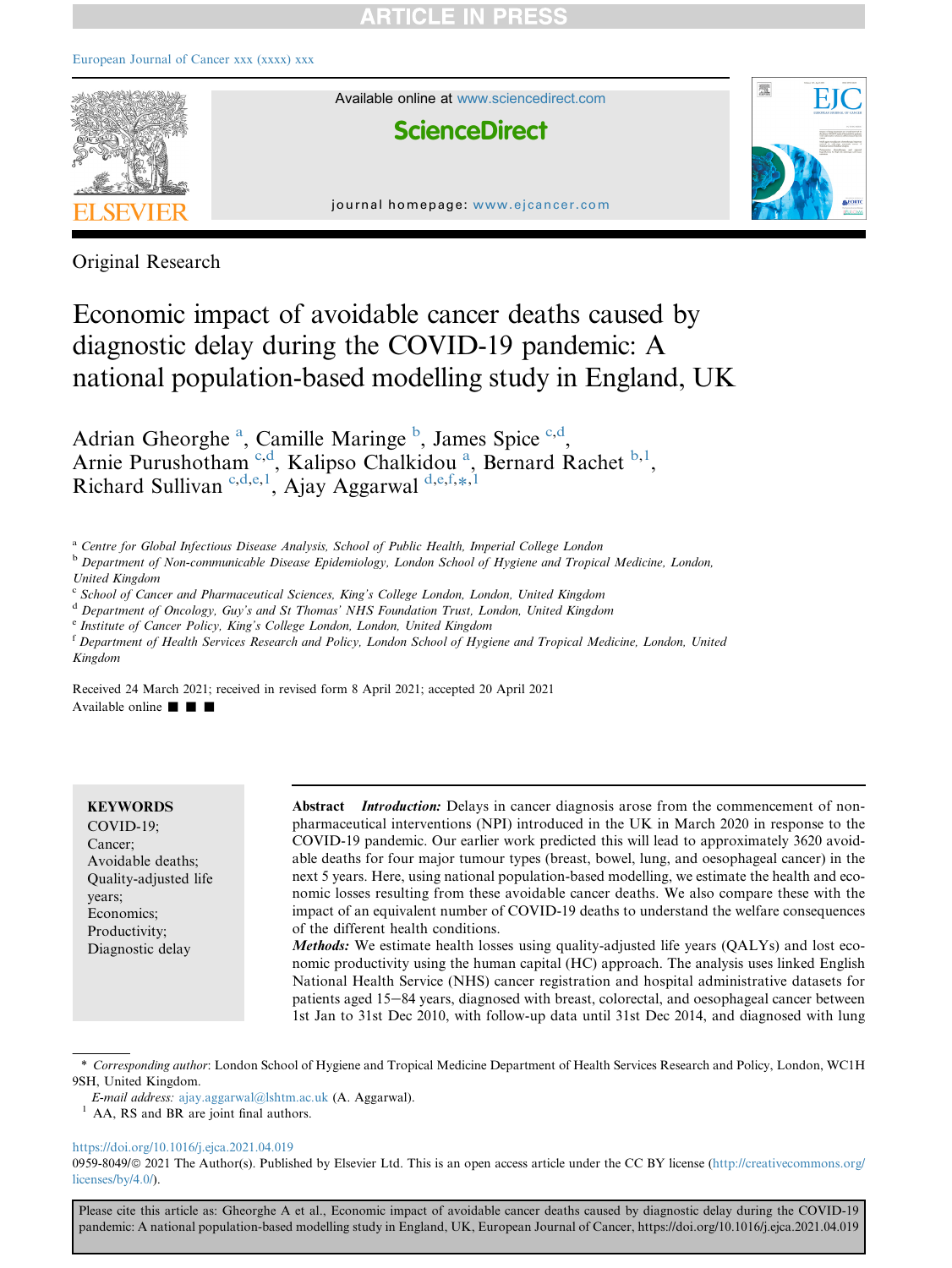## **RTICLE IN PRESS**

#### 2 2 A. Gheorghe et al. / European Journal of Cancer xxx (xxxx) xxx

cancer between 1st Jan to 31st Dec 31 2012, with follow-up data until 31st Dec 2015. Productivity losses are based on the estimation of excess additional deaths due to cancer at 1, 3 and 5 years for the four cancer types, which were derived from a previous analysis using this dataset. A total of 500 random samples drawn from the total number of COVID-19 deaths reported by the Office for National Statistics, stratified by gender, were used to estimate productivity losses for an equivalent number of deaths ( $n = 3620$ ) due to SARS-CoV-2 infection.

Results: We collected data for 32,583 patients with breast cancer, 24,975 with colorectal cancer, 6744 with oesophageal cancer, and 29,305 with lung cancer. We estimate that across the four site-specific cancers combined in England alone, additional excess cancer deaths would amount to a loss of 32,700 QALYs (95% CI 31,300-34,100) and productivity losses of  $£103.8$ million GBP (73.2–132.2) in the next five years. For breast cancer, we estimate a loss of 4100 QALYS (3900–4400) and productivity losses of £23.2 m (18.2–28.6); for colorectal cancer, 15,000 QALYS (14,100-16,000) lost and productivity losses of £35.7 m (22.4-48.7); for lung cancer 10,900 QALYS (9,900-11,700) lost and productivity losses of £38.3 m (14.0)  $-59.9$ ) for lung cancer; and for oesophageal cancer, 2700 QALYS (2300 $-3,100$ ) lost and productivity losses of £6.6 m ( $-6$  to  $-17.6$ ). In comparison, the equivalent number of COVID-19 deaths caused approximately 21,450 QALYs lost, as well as productivity losses amounting to £76.4 m  $(73.5-79.2)$ .

**Conclusion:** Premature cancer deaths resulting from diagnostic delays during the first wave of the COVID-19 pandemic in the UK will result in significant economic losses. On a per-capita basis, this impact is, in fact, greater than that of deaths directly attributable to COVID-19. These results emphasise the importance of robust evaluation of the trade-offs of the wider health, welfare and economic effects of NPI to support both resource allocation and the prioritisation of time-critical health services directly impacted in a pandemic, such as cancer care. ª 2021 The Author(s). Published by Elsevier Ltd. This is an open access article under the CC BY license [\(http://creativecommons.org/licenses/by/4.0/\)](http://creativecommons.org/licenses/by/4.0/).

#### 1. Introduction

The introduction of non-pharmaceutical interventions (NPIs) designed to curb the transmission of COVID-19, including national lockdowns, and other physical distancing measures, has had a significant impact on cancer pathways from presentation through to diagnosis and treatment.

In the UK, following the first wave of the pandemic, up to 3 million men and women did not receive screening investigations due to suspension of these services, fewer patients were referred with suspected cancers [[1](#page-8-0)], and 3.2 million fewer investigations (e.g., colonoscopy, cystoscopy, gastroscopy, CT scans, MRI between March and July 2020) were performed due to cancellation or deferral [[2,](#page-8-1)[3\]](#page-8-2). This decrease in referrals and diagnostic investigation implies an eventual later diagnosis with more advanced-stage cancer, which will have a direct impact on long term prognosis [[4](#page-8-3)[,5\]](#page-8-4). As well as diagnostic pathways, it has also become rapidly apparent that treatment delays [[6](#page-8-5)], especially for cancer surgery, were also occurring [[7](#page-8-6),[8](#page-8-7)].

Presently, in the UK, we find ourselves amid a second pandemic wave, which started in November 2020. Once again, many diagnostic investigations have been deferred or delayed (particularly routine investigations, which account for 40% of all cancer diagnoses [\[9](#page-8-8)]), cancer surgery cancelled, and reductions have been

observed in the number of patients presenting with suspected cancers [\[10](#page-8-9)]. These delays in the cancer pathway will undoubtedly have consequences on premature mortality [\[11](#page-8-10)].

A major question is whether any of these effects could have been mitigated, particularly with respect to resource allocation and prioritisation of non-COVID related health services for time-critical diseases, if the government had accurately weighed up the direct economic and health impacts of NPI across the spectrum of health care services.

In this respect, estimating the economic consequences of changes in disease burden is crucial for understanding these welfare trade-offs. Specifically, whether the costs of implementing different types of NPI are justified when considering both their expected benefits and their wider impacts on other health conditions.

Similar evaluations unrelated to the pandemic have been undertaken in the context of cancer [[12\]](#page-8-11) to quantify the economic impact of premature mortality from cancer in different international regions. The outputs have been used to directly influence policy, particularly prioritisation and financial investment into a different component of the cancer care pathway to reduce the number of avoidable deaths [\[13](#page-8-12)].

In this study, we model the economic impacts of diagnostic delay during the COVID-19 pandemic using excess mortality estimates derived from the study by Maringe et al., [\[14\]](#page-8-13) published in July 2020, which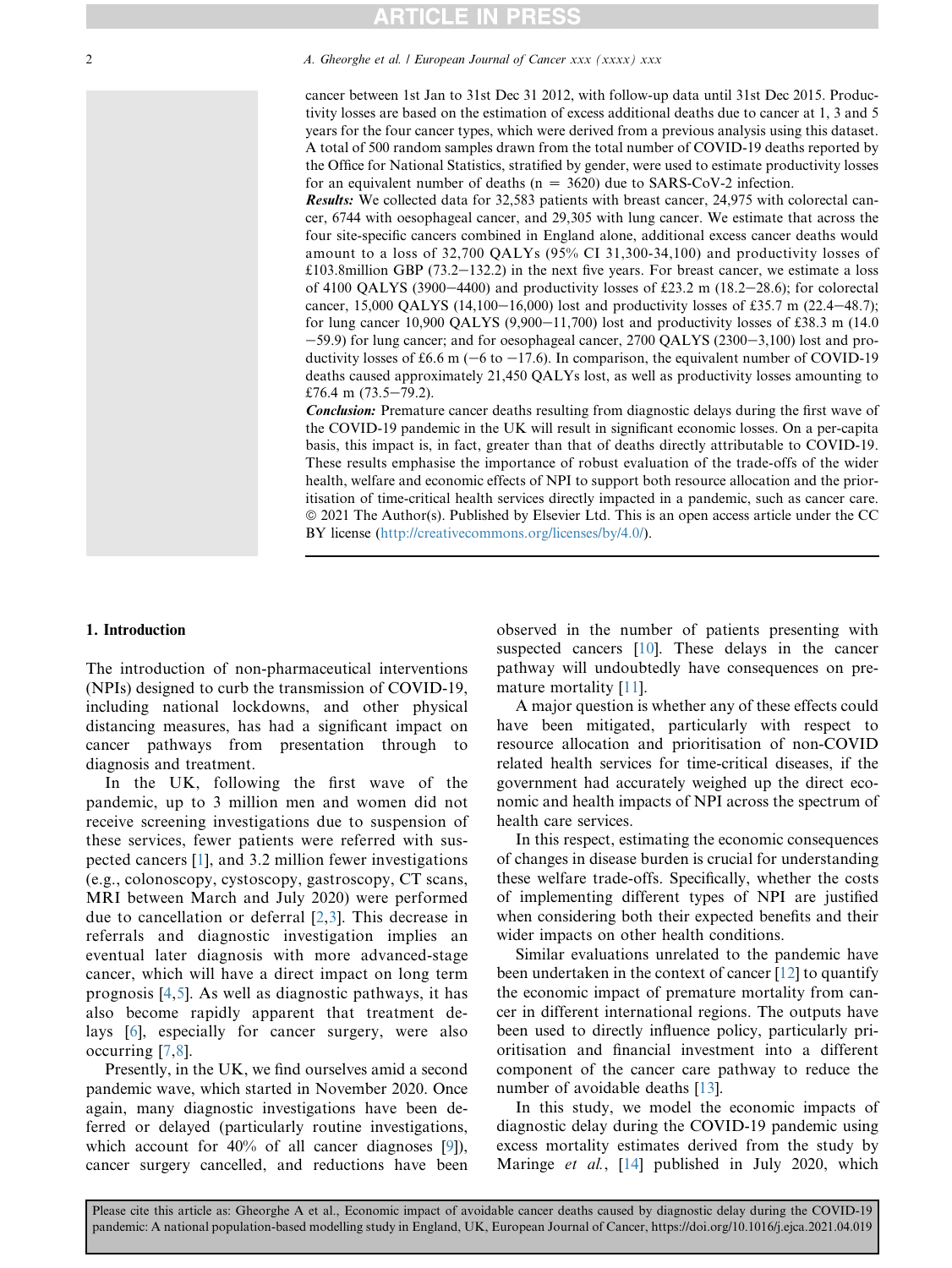predicted that for four major tumour types (breast, bowel, lung and oesophagus), delays in diagnosis due to NPI during the first pandemic wave would lead to approximately 3620 avoidable deaths and 60,000 life years lost within 5 years of diagnosis.

We use a human capital approach to estimate productivity losses from excess cancer deaths due to diagnostic delay from NPIs. We also compare estimates from excess cancer deaths with the same number of COVID-19 deaths to understand the health and economic consequences of mortality from different health conditions.

### 2. Methods

#### 2.1. Populations

#### 2.1.1. Cancer patients

Information on all adults with non-small cell lung cancer (NSCLC, ICD-10: C33, C34), cancers of the colon (ICD-10: C18) and rectum (ICD-10: C19), cancers of the oesophagus and gastro-oesophageal junction (ICD-10: C15, C16.0) and women with breast cancer (ICD-10: C50) were obtained from the National Cancer Registration Service (NCRS). The pre-pandemic cohort includes patients diagnosed in 2010 for cancers of the breast, colon, rectum and oesophagus and 2012 for patients diagnosed with NSCLC in England. We restricted the analyses to patients aged  $15-84$  years at diagnosis.

#### 2.1.2. COVID-19 patients

COVID-19 deaths are deaths that occurred in England and Wales up to 6th October 2020, inclusive with any mention of COVID-19 on the death certificate, by gender and 5-year age groups, from the Office for National Statistics (ONS) [\[15](#page-8-14)]. National life tables are from the ONS, based on  $2016-2018$  data [[16\]](#page-8-15).

#### 2.2. Approach

We value health and economic losses using two established Indicators: (i) quality-adjusted life years (QALYs) and (ii) the human capital (HC), which measures the lost productivity associated with death. QALYs are calculated by estimating the years of life remaining for each patient and weighting each year with a quality-of-life score. For example, a year lived in perfect health is worth 1 QALY [\[17](#page-8-16)].

The HC approach estimates the productivity losses incurred by sick or deceased workers assuming it is irreplaceable. In keeping with the literature, we assume average personal income as a proxy for the value of lost productivity; we calculated the total value of productivity loss as the cumulative sum of personal income lost over the duration of illness (morbidity) and the number of years lost due to premature death (mortality), assuming not all individuals are employed (age-sexspecific employment rates) and a retirement age of 66 [\[18](#page-8-17)].

Average age-sex-specific gross earnings are sourced from the 2019 (provisional) results of the Annual Survey of Hours and Earnings (ASHE) [\[19](#page-8-18)], and age-sex-specific employment rates are sourced from the 2019 results of the Labour Force Survey (LFS) [\[20](#page-8-19)], both published by the ONS. A proportional adjustment is made to isolate the earnings of  $65-66$ -year olds in the  $65-69$ years age group based on the mid-2019 population estimates in the UK by discrete years [\[21](#page-8-20)].

Projected excess deaths due to delays in diagnosis for breast, lung, colorectal and oesophageal cancer, by 5 year age bands (e.g.  $65-69$ ), at 1, 3 and 5 years after diagnosis are based on scenario C of Maringe et al., which reallocated patients from non-urgent pathways to 2-week wait and emergency referral pathways in proportions designed to reflect the real-time and future anticipated changes in access to diagnostic services in the 12 months following commencement of the first wave lockdown 16th March 2020 [\[14](#page-8-13)]. The median age for each age band considered is, e.g. 22 years for the  $20-24$  years age group.

#### 2.3. Statistical analyses

#### 2.3.1. QALYS estimation

Based on age-sex average crude probabilities of death calculated at 1, 3 and 5 years post-diagnosis, we assume that cancer deaths at 1-year post-diagnosis occur in 2021, at 3-years in 2023 and at 5-years in 2025. The calendar year when deaths occur is important to know from an economic perspective because cause and health losses occurring further into the future are valued less (discounted) relative to those occurring in or closer to the present. Productivity losses and QALYs lost from 2021 onwards were discounted at 3.5% per annum back to the reference year (2019).

We estimate QALYs lost based on the age distribution at death due to cancer and apply age-specific UK quality of life norms, discounted to obtain their 2019 value  $[17]$  $[17]$ . QALYs lost due to the effect of the first lockdown are estimated by taking the difference between the QALYs estimated for the deaths due to cancer observed pre-pandemic and those estimated following the effects of the first lockdown on diagnostic patterns.

#### 2.3.2. Productivity losses estimation

We multiply the individual crude probabilities of cancer death, estimated at 1, 3 and 5 years after diagnosis, with the economic costs of a death calculated using the HC approach, stratified by 5-year age group and gender. We sum these quantities to obtain the economic value of the cancer deaths across the entire sampled cohort, representing the calendar period 16th March 2020 to 15th March 2021. By taking the difference between this

pandemic: A national population-based modelling study in England, UK, European Journal of Cancer, https://doi.org/10.1016/j.ejca.2021.04.019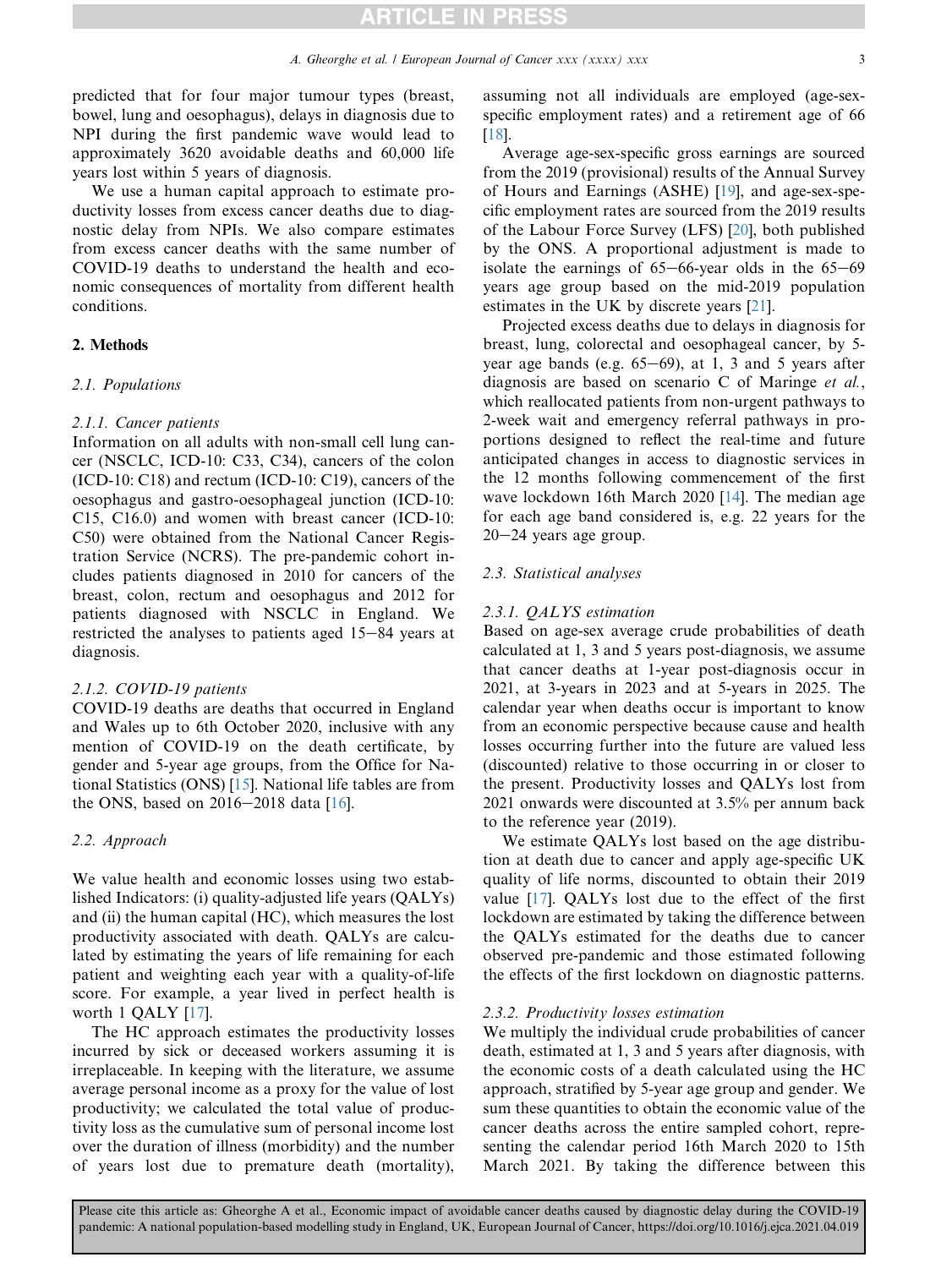quantity and the total economic value of deaths in the pre-pandemic cohort, and averaging across 500 bootstrapped datasets, we obtain the average (and 95% CI, percentile method) economic costs of cancer deaths in addition to those to be expected pre-pandemic, i.e. the excess productivity losses due to additional excess cancer deaths.

We compared the economic burden of additional excess deaths in the cancer population with that of an equal estimated number of COVID-19 deaths ( $n = 3620$ deaths), based on 500 random samples drawn from the total number of COVID-19 deaths up to October 2020 (stratified by age). COVID-19 deaths were converted in QALYs using the method and calculator developed by Briggs, which also adjusts for multiple comorbidities [\[22](#page-8-21)]. The productivity and QALYs losses associated with COVID-19 deaths were estimated by multiplying deaths with the age-sex adjusted HC multiplier described above.

#### 3. Results

We analysed data on 32,583 patients with breast cancer, 24,975 with colorectal cancer, 29,305 with lung cancer, and 6744 with oesophageal cancer. Patients were all diagnosed in England. Patients were aged  $15-84$  years and the mean age at diagnosis was  $60.5$  years (Standard Deviation (SD)  $12 \cdot 6$ ) for breast cancer,  $68 \cdot 5$  years  $(10.7)$  for colorectal cancer,  $68.5$  years  $(10.3)$  for oesophageal cancer, and  $69.8$  years  $(9.3)$  for lung cancer. 10,441 (41 $\cdot$ 8%) of 24,975 patients diagnosed with colorectal cancer, 13,211 (45 $\cdot$ 1%) of 29,305 diagnosed with lung cancer, and 1894 (28 $\cdot$ 1%) of 6744 diagnosed with oesophageal cancer were women. [Table 1](#page-4-0) presents three measures of the estimated impact following COVID-19-related delay in diagnosis.

#### 3.1. Cancer deaths

The number of additional cancer deaths resulting from the diagnostic delay due to the COVID 19 pandemic was  $1646$  ( $1566-1729$  deaths) for colorectal cancer up to Year 5, 1290  $(1281-1299 \text{ deaths})$  for lung cancer, 344 for breast cancer (326–361 deaths), and 335 (325–345 deaths) additional deaths for oesophageal cancer ([Table](#page-4-0) [1\)](#page-4-0).

### 3.2. COVID-19 deaths

Up to 06 October 2020, there had been 53,863 deaths in total. The age distribution of death occurrences where COVID-19 was mentioned on the death certificate (Appendix 1) is based on cumulative deaths up to and including week 41 (09 October 2021). 61% of deaths occurred among those aged over 80 years and a further  $28\%$  among those aged 65–79 years. 45% of COVID-19 deaths occurred in women. Estimates for QALYS lost and productivity losses were based on 3620 COVID-19 deaths.

#### 3.3. QALYS

We estimate that the additional cancer deaths due to diagnostic delay during the COVID-19 pandemic would result in 2700 QALYs lost for oesophageal cancer, 4100 QALYs lost for breast cancer, 10,900 QALYs lost for lung cancer and 15,000 QALYs lost for colorectal cancer. Across the four cancer sites combined, additional excess deaths would amount to approximately 32,700 QALYs lost ([Table 1](#page-4-0)).

#### 3.4. Productivity losses

Under the human capital approach, across these four cancers, additional productivity losses would amount to 103.8 (95% confidence interval 73.2 to 132.2) million GBP. Lung and colorectal cancers account for the largest share of productivity losses (38.3 and 35.7 million respectively), followed by breast cancer (23.2 million) and oesophageal cancer (6.6 million) ([Table 1\)](#page-4-0).

[Fig. 1](#page-4-1) and [Fig. 2](#page-5-0) demonstrate that for breast and colorectal cancers, excess losses in QALYs and productivity accumulate gradually from 2021 to 2025 at comparable and reasonably constant rates. For lung and oesophageal cancer, however, the burden is frontloaded within a year since diagnosis and losses are incurred by the end of 2021. This is due to differences across the four cancers in the cumulative probability of death over time since diagnosis translating in different temporal profiles of the excess burden (see [Fig. 3\)](#page-5-1).

The uncertainty around the point estimates of productivity losses calculated under the human capital approach is high, particularly for lung and oesophageal cancers. Oesophageal cancer accounts for the least share of the excess burden among the four cancer types across all scenarios and metrics, and productivity losses are unlikely to be statistically different from pre-pandemic quantities.

### 3.5. Indirect economic impact of COVID-19 versus cancer deaths

COVID-19 deaths were estimated to result in the loss of 21,450 QALYs, as well as  $76.4$   $(73.5-79.2)$  million worth of lost economic output under the human capital approach. Additional excess deaths due to the four selected cancers are estimated to result in an additional 11,300 (9900 to 12,700) more QALYs lost compared to an equivalent number of COVID-19 deaths ([Fig. 2\)](#page-5-0). Differences in excess productivity losses amount to 27.6  $(-0.8$  to 53.3) million GBP.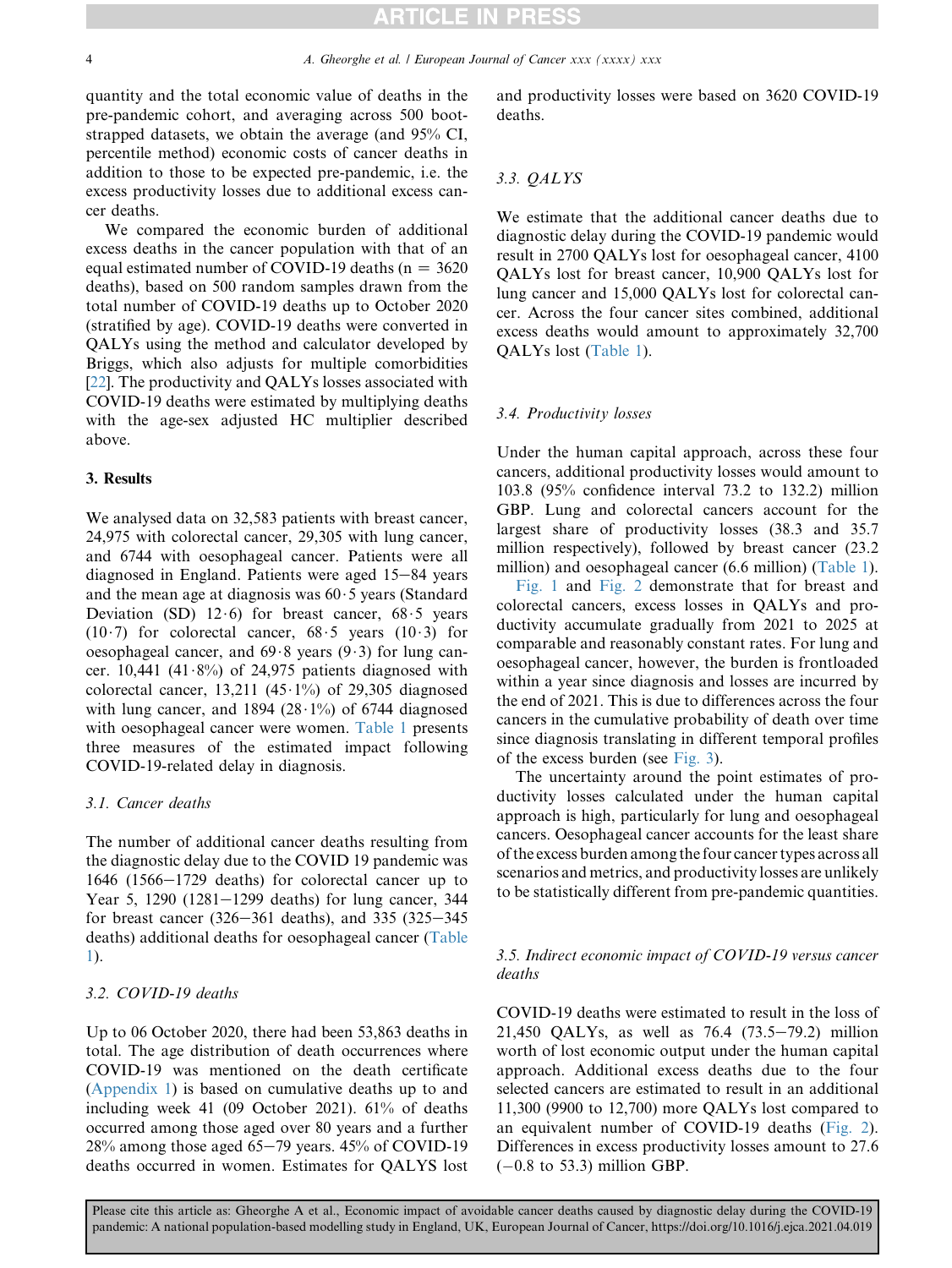#### A. Gheorghe et al. / European Journal of Cancer xxx (xxxx) xxx

<span id="page-4-0"></span>Table 1

QALY and productivity losses associated with additional excess cancer deaths by cancer site.

| Cancer site   | Approach                          | Pre-pandemic<br>(observed) | First wave pandemic<br>(estimated with 95% CI) | Differences in observed and<br>estimated QALY and productivity<br>losses due to additional<br>excess cancer deaths |
|---------------|-----------------------------------|----------------------------|------------------------------------------------|--------------------------------------------------------------------------------------------------------------------|
| <b>Breast</b> | Deaths                            | 3564                       | 3908 (3891-3926)                               | $344(326 - 361)$                                                                                                   |
|               | QALYs (thousands)                 | 37.1                       | $41.3(40.1 - 41.6)$                            | $4.1(3.9-4.4)$                                                                                                     |
|               | Productivity losses (GBP million) |                            |                                                |                                                                                                                    |
|               | Human capital approach            | 267.0                      | $290.2(285.2-295.6)$                           | $23.2(18.2 - 28.6)$                                                                                                |
| Colorectal    | Deaths                            | 9416                       | $11,062$ (10,982-11,145)                       | 1646 (1566-1729)                                                                                                   |
|               | QALYs (thousands)                 | 80.9                       | $95.9(95.0-96.8)$                              | $15.0(14.1 - 16.0)$                                                                                                |
|               | Productivity losses (GBP million) |                            |                                                |                                                                                                                    |
|               | Human capital approach            | 410.1                      | $445.8(432.6 - 458.8)$                         | $35.7(22.4 - 48.7)$                                                                                                |
| Lung          | Deaths                            | 25,800                     | $27,090(27,081-27,099)$                        | $1290(1281-1299)$                                                                                                  |
|               | QALYs (thousands)                 | 220.1                      | $231.0(230.1-231.8)$                           | $10.9(9.9-11.7)$                                                                                                   |
|               | Productivity losses (GBP million) |                            |                                                |                                                                                                                    |
|               | Human capital approach            | 805.3                      | 843.6 (819.3-865.2)                            | $38.3(14.0-59.9)$                                                                                                  |
| Oesophagus    | Deaths                            | 5713                       | $6048(6038 - 6047)$                            | $335(325 - 345)$                                                                                                   |
|               | QALYs (thousands)                 | 50.5                       | $53.2(52.8 - 53.7)$                            | $2.7(2.3-3.1)$                                                                                                     |
|               | Productivity losses (GBP million) |                            |                                                |                                                                                                                    |
|               | Human capital approach            | 195.5                      | $202.1(191.4-213.1)$                           | $6.6(-4.0 - 17.6)$                                                                                                 |
| Total cancer  | Deaths                            | 44,493                     | 48,109 (48,020-48,200)                         | 3615 (3526-3706)                                                                                                   |
|               | QALYs (thousands)                 | 388.7                      | 421.4 (419.9–422.8)                            | $32.7(31.3 - 34.1)$                                                                                                |
|               | Productivity losses (GBP million) |                            |                                                |                                                                                                                    |
|               | Human capital approach            | 1677.9                     | $1781.7(1751.1 - 1810.1)$                      | $103.8(73.2 - 132.2)$                                                                                              |

Abbreviations:  $QALY -$  quality-adjusted life-years discounted to 2019 value.

<span id="page-4-1"></span>Notes: 95% confidence intervals obtained from 500 bootstraps, percentile method. Totals may not add up due to rounding.



Note: dQALY' = QALYs discounted to 2019 value. Vertical bars denote 95% confidence intervals obtained from 500 bootstraps, percentile method.

Fig. 1. Cumulative QALY losses associated with additional excess cancer deaths by cancer site and year.

### 4. Discussion

Our findings indicate that the projected impact of excess deaths due to delays in cancer diagnosis across England will lead to significant health and economic losses. The predicted excess deaths for four major tumour types combined (bowel, breast, lung and oesophagus) translate into an approximate loss of 32,700 quality-adjusted life years and productivity losses of between 73 and 132 million GBP over 5 years.

Colorectal cancer accounts for the largest productivity losses among the four cancers; from a third of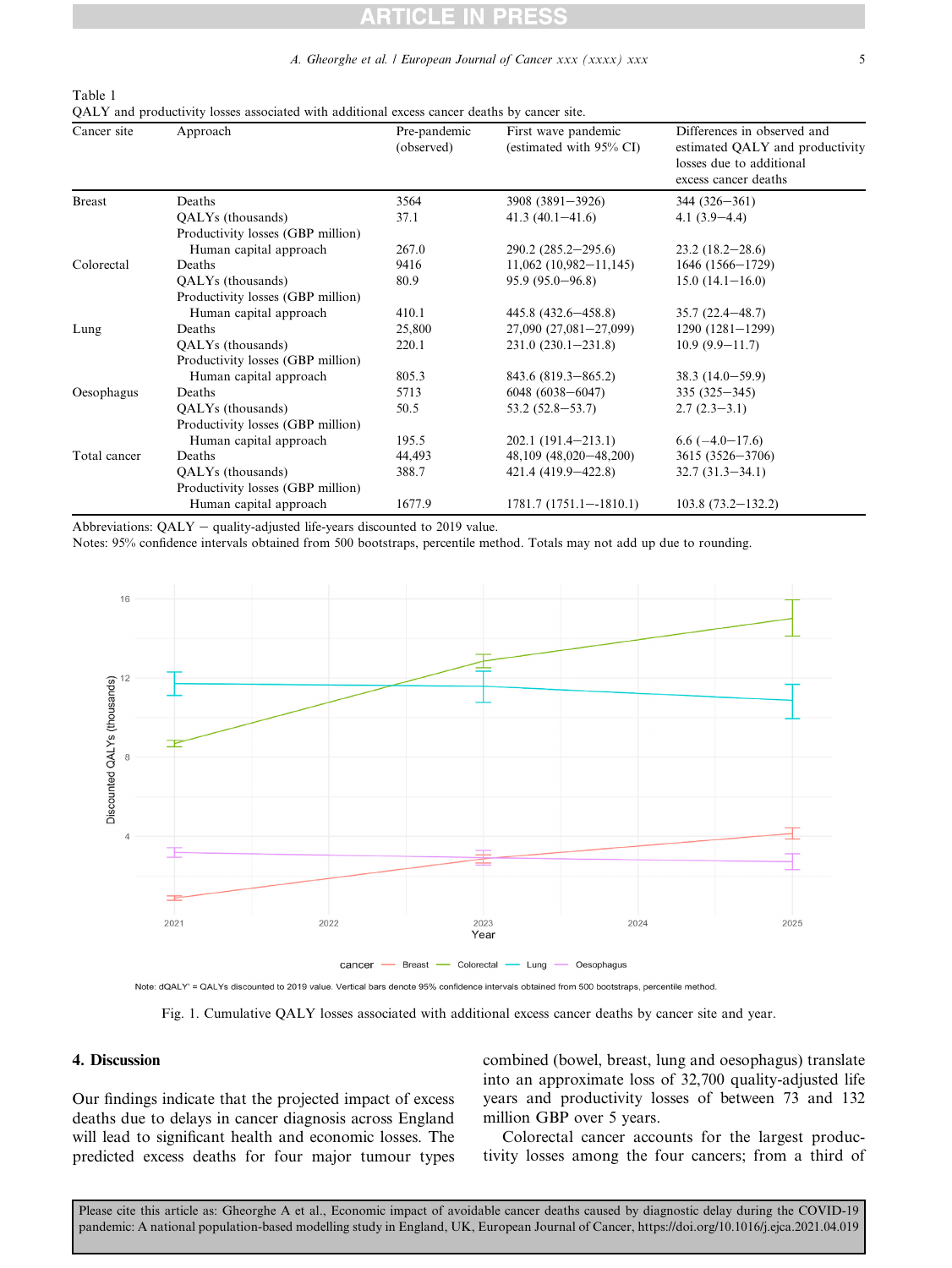#### <span id="page-5-0"></span>6 A. Gheorghe et al. / European Journal of Cancer xxx (xxxx) xxx



Note: Vertical bars denote 95% confidence intervals obtained from 500 bootstraps, percentile method



<span id="page-5-1"></span>

Note: dQALY' = QALYs discounted to 2019 value. Vertical bars denote 95% confidence intervals obtained from 500 bootstraps, percentile method.

Fig. 3. Productivity and QALY losses associated with additional excess cancer deaths and an equal number of COVID-19 deaths stratified by age.

excess productivity losses to just under half the total excess losses in QALYs. In addition, notable differences are evident in the magnitude and rate of accumulation of losses across the different cancers. Whilst delays due to diagnosis were expected to result in a similar number of additional cancer deaths for breast and oesophageal cancer, the difference in age profile (breast cancer with a mean age of 60.5 years versus oesophageal cancer with a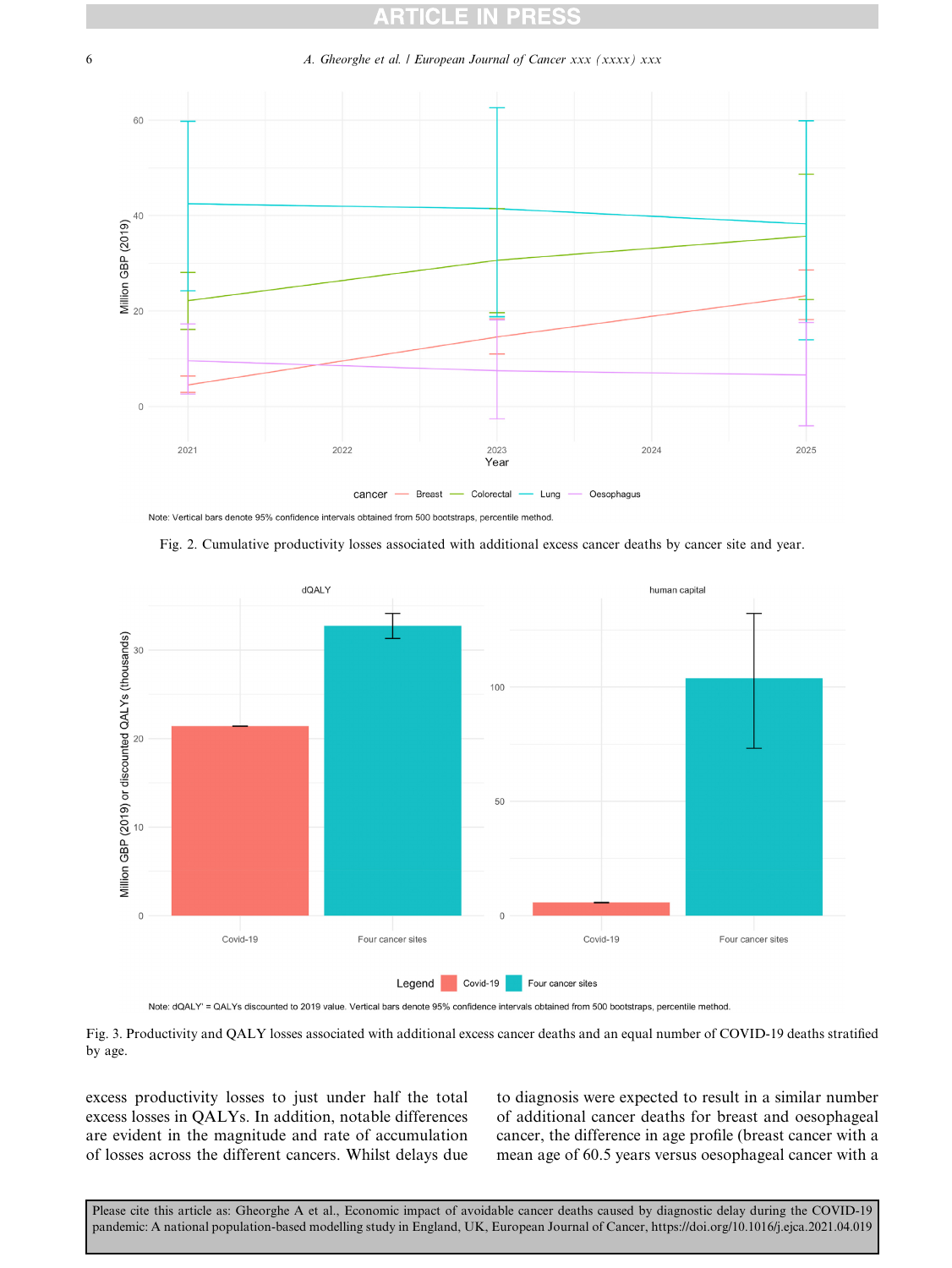mean age of 68.5 years) and prognosis of the two cancers result in higher estimated productivity losses and QALYs losses for breast cancer. In addition, we find that the burden of additional excess cancer deaths is likely to be higher than that of a comparable number of COVID-19 deaths due to the younger age profile of deaths from cancer [[23\]](#page-8-22).

The results complement those from an Australian Study that estimated the healthcare costs associated with stage migration (from Stage I to Stage II) of four cancers (breast, colorectal, lung and melanoma) due to 3 month and 6-month delays in diagnosis during the pandemic [[24\]](#page-8-23). A 3-month delay is predicted to result in \$12 million AUD excess health care costs over 5 years, and a 6-month delay \$46 million AUD. Two other international studies have highlighted the increased risk of financial toxicity that cancer patients face during the COVID-19 pandemic due to rising unemployment levels and economic recession, meaning patients have to increasingly pay out of pocket due to loss of employment-based insurance or may forgo lifesaving treatments to support their families financially [\[25](#page-8-24),[26\]](#page-8-25).

Our results demonstrate that NPI such as national lockdowns will have substantial health and economic impacts and does call into question the "protect the NHS" messaging that was used to support NPI, as the NHS faces up to the prospect of managing the legacy (e.g. cancer diagnostic and treatment backlogs, significant waiting lists  $(>=1-2$  years) for benign health conditions) in the context of stagnating health budgets over the next few years. If these trade-offs had been considered more accurately and explicitly from the outset, it would have undoubtedly helped to support the mitigation strategies needed to avert this silent epidemic.

It could be argued that comprehensive decision frameworks and accompanying mathematical models that incorporate wider health, social and economic consequences were not available at the time when decisions were made. For example, it was only in mid-November 2020 that Imperial College released a UKfocused combined epidemiological and economic model that accounted for interdependencies between economic sectors [[27](#page-8-26)].

However, the UK government's ONS report published in July 2020, which was designed to estimate the indirect impacts of NPI on other health conditions, significantly under-estimated the true impact on cancer services of diagnostic delay (3500 QALYs lost across eighteen cancers) [[28](#page-8-27)]. A more accurate and integrated assessment would have supported better trade-off decision-making around the extent of NPIs and the allocation of resources to mitigate the indirect impact of NPI on non-COVID healthcare pathways such as cancer.

It should be noted that our estimates are very conservative with regards to the health and economic impact. Recent data [[5\]](#page-8-4) suggest that the drop in expected cancer diagnoses based on yearly estimates is far greater than the estimates we have made in this paper [[14\]](#page-8-13). For example, for bowel cancer between April to October 2020, over 3500 fewer people had been diagnosed and treated for colorectal cancer in England than would have been expected [[7\]](#page-8-6). Likewise, urgent referrals for suspected lung cancer were 35% lower between March-November 2020 compared with the same time period in 2019, which equates to around 17,800 fewer referrals [\[29](#page-9-0)]. Many of these patients may never present or when they do, will present with advancedstage disease.

The economic losses are predicted to be 103 million GBP in England alone. Therefore, extrapolating across the whole of the UK that has a population of 66 million, we estimate 121 million GBP in economic losses. When considering the impact of the second wave and the present national lockdown, which has persisted for over three months since December 2020 and is not expected to be fully scaled back till June 2021, it is not unreasonable to expect this figure to have doubled for just these four tumour types.

The estimates of productivity losses also do not consider the downstream impact of treatment delay, particularly of elective cancer surgery and changes to treatment doses and schedules. Even a 4-week delay in cancer treatment (surgery, chemotherapy and radiotherapy) increases the risk of mortality by approximately 10% [\[30](#page-9-1)], with a 3-month delay in cancer surgery alone across all incident solid tumours estimated to incur 4755 excess deaths [[31\]](#page-9-2).

Looking widely across Europe, substantial delays in diagnosis are a consistent finding. For example, in Paris alone, during the first wave (March to May 2020), new cancer presentations declined by 30% in comparison to the 2018/19 average [[32\]](#page-9-3). Likewise, in the Netherlands, national-level data between Feb and April 2020 during their first wave demonstrated a persistent nearly 30% decline in the diagnosis of new cancers, which had not recovered by the end of the study [[33\]](#page-9-4).

Our results are significant for two major policy domains going forward. The first is that subsequent waves of COVID continue to add to overall system delays and excess death for cancer and other diseases [[7\]](#page-8-6). The longer it takes to address these backlogs, the greater the clinical, economic and welfare costs will be, adding to an already indebted society. Greater investment to ensure resilience in the health system over the next few years will be a necessity, given clear evidence of the impact of previous economic downturns on rising mortality rates from diseases such as cancer [[34\]](#page-9-5). The second policy issue relates to the importance of evidenced-based tradeoff considerations around NPI. Our analysis demonstrates the importance of accurately quantifying the indirect effects of NPI on critical non-pandemic related health care services such as cancer care that require an integrated response from public health to hospital-based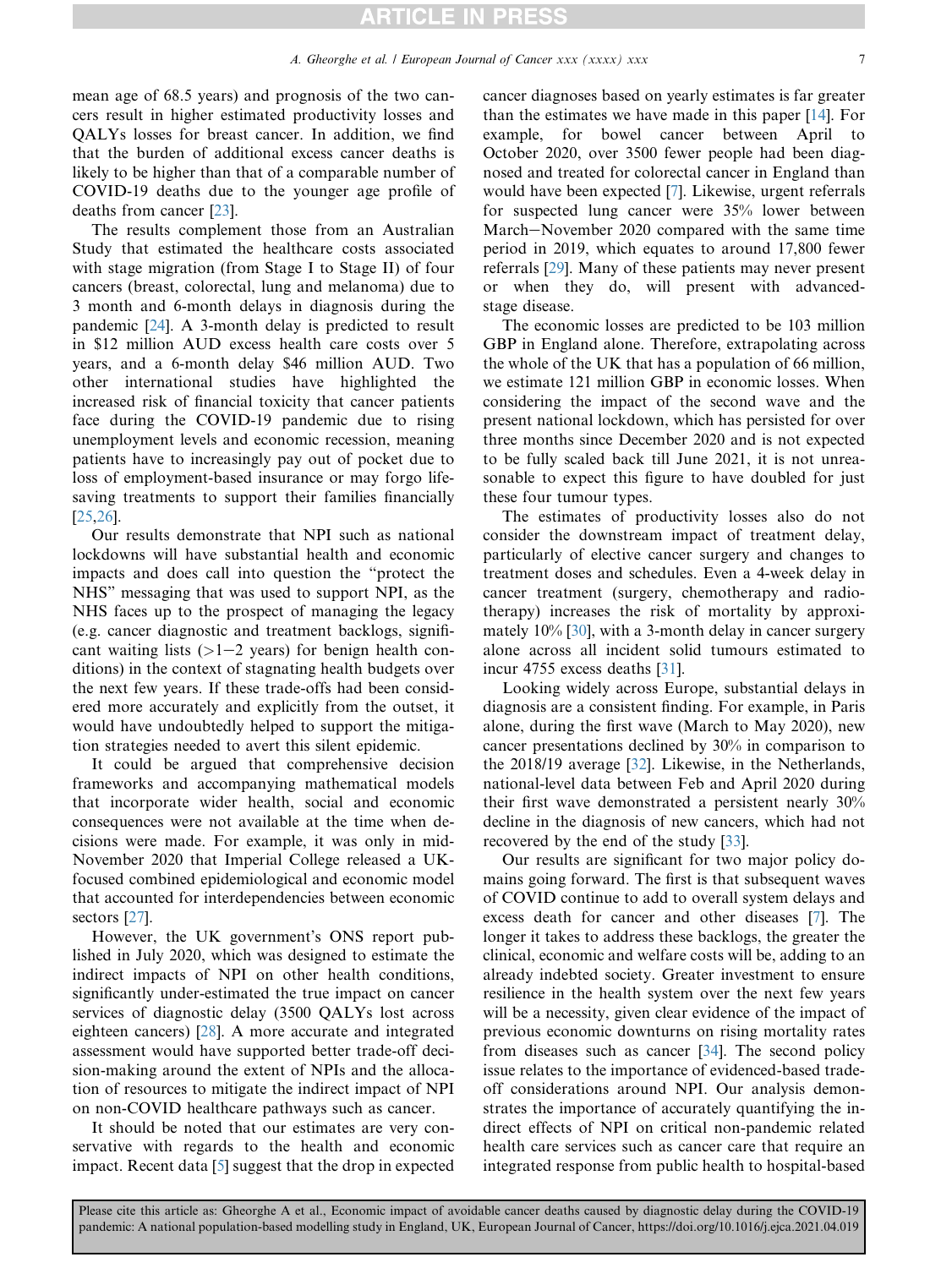care and which are sensitive to changes in patient behaviour and their perception of risk.

A strength of this study is the use of linked national administrative health records of actual patients diagnosed and treated in the NHS for the four tumour types. While the data is retrospective, it still provides a robust template for modelling the economic productivity losses due to premature deaths from cancer, as it is representative of the age and sex distribution of patients diagnosed with these cancers in the NHS, which is essential when modelling economic losses.

In terms of limitations, our results are based on the predicted number of additional deaths within five years, for four cancer sites in England alone and not based on observed additional excess deaths, which will take a year(s) to show on official figures. However, it is imperative that further research establishes whether this has been the case. In addition, there is uncertainty in the productivity losses calculated, especially for oesophagus and lung cancer deaths. However, this uncertainty is unlikely to alter the essence of our findings.

Extrapolating our estimates across all cancers using this model would require a separate empirical analysis for each individual tumour. For example, the impact of diagnostic delay in prostate cancer on additional excess deaths is likely to be much smaller compared to the impact on head and neck and gastric cancers. Equally, extrapolating these economic losses across Europe is prone to significant bias as the predicted excess death is dependent on the burden, stage distribution and survival from these cancers, which we know is variable across different health systems in Europe [\[35\]](#page-9-6). In addition, the type and extent of NPIs introduced across Europe was variable and would again impact the number of additional excess deaths.

We do not directly consider the additional health care costs associated with an increasing proportion of patients presenting with late-stage disease [[24\]](#page-8-23). As well as greater morbidity, it has been shown that Stage III/IV disease is more costly to manage than patients presenting with Stage I and II disease [[36\]](#page-9-7). When clearer estimates for stage migration are available, it will be possible to model these impacts in the future, which will be important when considering how cancer budgets need to adapt to the increased proportion of patients presenting with advanced-stage disease. Finally, we capture only productivity losses due to premature mortality and not morbidity-related costs, and indirect effects on patient carers and disrupted family lives that will also increase the economic burden on countries [\[37](#page-9-8)].

From a wider health system perspective, cancers represent approximately 35% of all incident deaths in the UK and just over a third of all deaths from noncommunicable diseases. As such, the four considered cancers amount to  $10-15%$  of all NCD-related deaths [\[38](#page-9-9)]. While extrapolations are difficult at this point (within and beyond cancer) without additional data, even with simplifying assumptions, one can reasonably conclude that service disruptions in chronic disease pathways, e.g. cardiac and renal disease other than those considered here [[39\]](#page-9-10), are likely to have broader societal impacts many times over what we estimated in this study, spread over the following years.

#### 5. Conclusions

In summary, we estimate that the additional excess cancer deaths for breast, colorectal, lung, and oesophageal cancer due to diagnostic delay in England resulting from NPIs, will translate into productivity losses of £104million over 5 years. The results are sobering when one considers we only focus on four tumour types and do not consider either the impact of treatment delays or NPIs that were initiated during the 2nd pandemic wave. There is an urgent need for investment to manage the rising cancer diagnostic and treatment backlog. In addition, the results emphasise the importance of accurate and transparent modelling of direct and indirect effects of NPIs on the wider health system prior to their introduction to support both resource allocation and prioritisation of time-critical health care services such as cancer care.

#### Author contributions

AA, AG, CM, KC, RS, MM and BR conceived and designed the study. AG and CM analysed the data. AG, CM, AA, RS, BR were involved in data interpretation. AG and AA wrote the first draft of the paper. AG produced the manuscript figures and tables. AG, CM, JS, AP, KC, BR, RS and AA were involved in reviewing and editing drafts of the paper and approving the manuscript.

#### Conflict of interest statement

The authors declare that they have no known competing financial interests or personal relationships that could have appeared to influence the work reported in this paper.

#### Acknowledgements

The study was funded UK Research and Innovation Economic and Social Research Council GCRF. ES/ P010962/1. This work uses data provided by patients and collected by the NHS as part of their care and support. AG acknowledges funding from the Research Councils United Kingdom through the Research for Health in Conflict in the Middle East and North Africa (ES/P010962/1) and is a member of AG is a member of the MRC Centre for Global Infectious Disease Analysis (MRC GIDA), jointly funded by the United Kingdom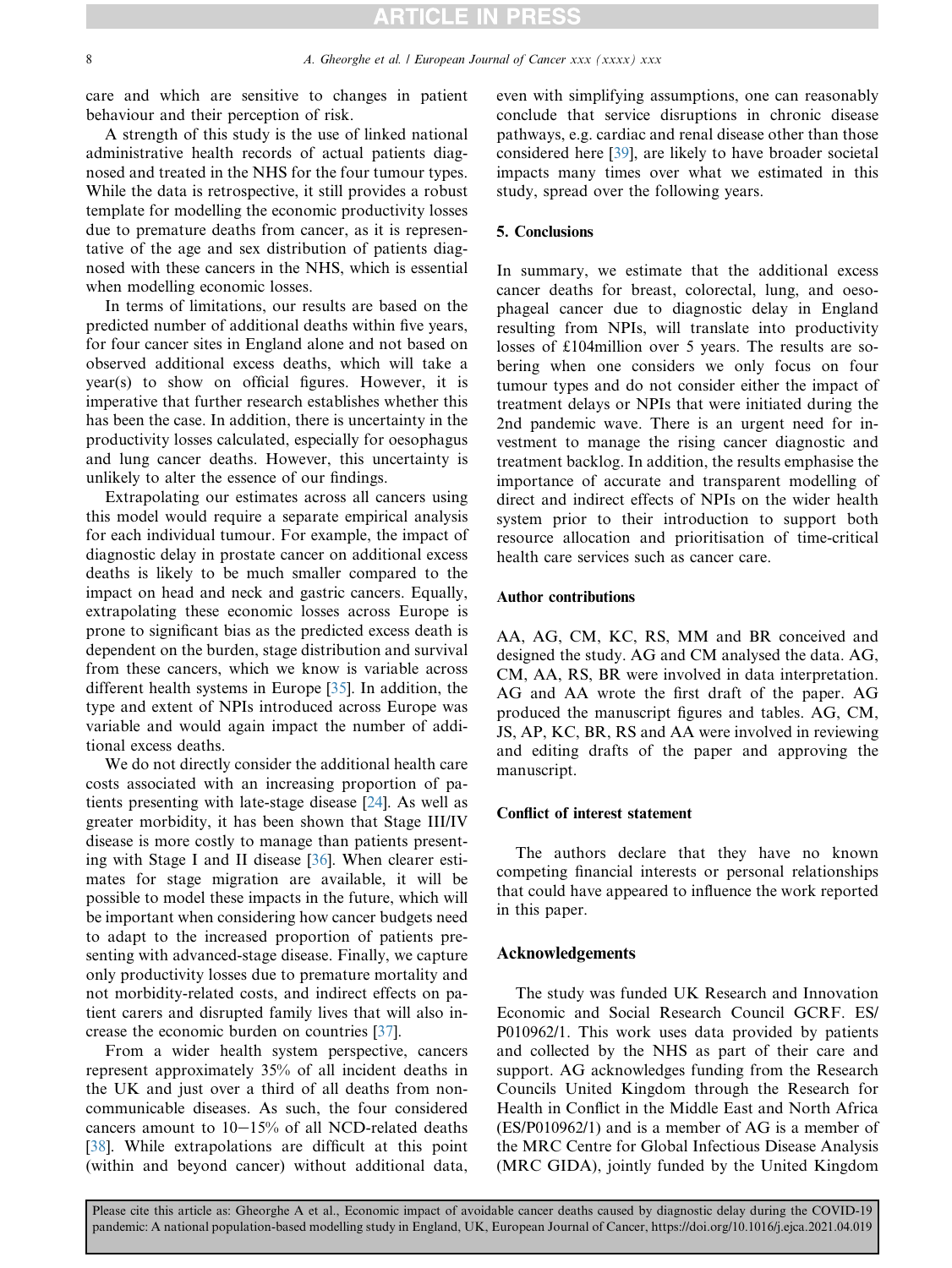Medical Research Council (MRC) (MR/RO15600/1). CM and BR are funded through the Cancer Research UK Population Research Committee Funding Scheme: Cancer Research UK Population Research Committee - Programme Award (C7923/A20987 and C7923/A29018). RS is funded through the UK Research and Innovation GCRF RESEARCH FOR HEALTH IN CONFLICT (R4HC-MENA) ES/P010962/1. AA is supported by a National Institute for Health Research (NIHR) Advanced Fellowship (NIHR300599). JS is supported by the National Institute for Health Research (NIHR) Biomedical Research Centre based at Guy's and St Thomas' NHS Foundation Trust and King's College London (IS-BRC-1215-20006), and the Cancer Research UK King's Health Partners Centre at King's College London (C604/A25135). The views expressed in this publication are those of the author(s) and not necessarily those of the NHS, the National Institute for Health Research or the Department of Health and Social Care.

#### Appendix A. Supplementary data

Supplementary data to this article can be found online at [https://doi.org/10.1016/j.ejca.2021.04.019.](https://doi.org/10.1016/j.ejca.2021.04.019)

#### <span id="page-8-0"></span>References

- <span id="page-8-1"></span>[1] [Gathani T, Clayton G, E M, Horgan K. The COVID-19](http://refhub.elsevier.com/S0959-8049(21)00250-1/sref1) [pandemic and impact on breast cancer diagnoses: what happened](http://refhub.elsevier.com/S0959-8049(21)00250-1/sref1) in England in the first half of 2020. Br J Canc  $2020;124;710-2$ .
- <span id="page-8-2"></span>[2] [Greenwood E, Swanton C. Consequences of COVID-19 for](http://refhub.elsevier.com/S0959-8049(21)00250-1/sref2)  $cancer care - a CRUK perspective.$  $cancer care - a CRUK perspective.$  Nat Rev Clin Oncol 2021;18:  $3 - 4$  $3 - 4$
- <span id="page-8-3"></span>[3] [Rutter M, Brookes M, Lee T, Rogers P, Sharp L. Impact of the](http://refhub.elsevier.com/S0959-8049(21)00250-1/sref3) [COVID-19 pandemic on UK endoscopic activity and cancer](http://refhub.elsevier.com/S0959-8049(21)00250-1/sref3) [detection: a National Endoscopy Database Analysis. Gut 2020;](http://refhub.elsevier.com/S0959-8049(21)00250-1/sref3)  $70:537-43.$  $70:537-43.$  $70:537-43.$
- <span id="page-8-4"></span>[4] [McCormack V, Aggarwal A. Early cancer diagnosis: reaching](http://refhub.elsevier.com/S0959-8049(21)00250-1/sref4) [targets across whole populations amidst setbacks. Br J Canc 2021;](http://refhub.elsevier.com/S0959-8049(21)00250-1/sref4)  $124:1181-2.$  $124:1181-2.$  $124:1181-2.$  $124:1181-2.$
- <span id="page-8-5"></span>[5] [Purushotham ARG, Haire K, Dodkins J, Harvey-Jones E, Han L,](http://refhub.elsevier.com/S0959-8049(21)00250-1/sref5) [Twinn C, et al. The impact of national non-pharmaceutical in](http://refhub.elsevier.com/S0959-8049(21)00250-1/sref5)[terventions \("lockdowns"\) on the presentation of cancer patients.](http://refhub.elsevier.com/S0959-8049(21)00250-1/sref5) [Ecancermedicalscience 2021;15:1180](http://refhub.elsevier.com/S0959-8049(21)00250-1/sref5)-[7](http://refhub.elsevier.com/S0959-8049(21)00250-1/sref5).
- <span id="page-8-6"></span>[6] [Spencer K, Jones CM, Girdler R, et al. The impact of the](http://refhub.elsevier.com/S0959-8049(21)00250-1/sref6) [COVID-19 pandemic on radiotherapy services in England, UK: a](http://refhub.elsevier.com/S0959-8049(21)00250-1/sref6) [population-based study. Lancet Oncol 2021;22:309](http://refhub.elsevier.com/S0959-8049(21)00250-1/sref6)-[20.](http://refhub.elsevier.com/S0959-8049(21)00250-1/sref6)
- <span id="page-8-7"></span>[7] [Morris EJA, Goldacre R, Spata E, et al. Impact of the COVID-19](http://refhub.elsevier.com/S0959-8049(21)00250-1/sref7) [pandemic on the detection and management of colorectal cancer](http://refhub.elsevier.com/S0959-8049(21)00250-1/sref7) [in England: a population-based study. Lancet Gastroenterol](http://refhub.elsevier.com/S0959-8049(21)00250-1/sref7) [Hepatol 2021;6\(3\):199](http://refhub.elsevier.com/S0959-8049(21)00250-1/sref7)-[208](http://refhub.elsevier.com/S0959-8049(21)00250-1/sref7).
- <span id="page-8-8"></span>[8] [Boyle J, Kuryba A, Blake H, et al. The impact of the first peak of](http://refhub.elsevier.com/S0959-8049(21)00250-1/sref8) [the COVID-19 pandemic on colorectal services in England and](http://refhub.elsevier.com/S0959-8049(21)00250-1/sref8) Wales; a national survey. Colorectal Dis  $2021:1-12$  $2021:1-12$ .
- <span id="page-8-9"></span>[9] [Elliss-Brookes L, McPhail S, Ives A, et al. Routes to diagnosis for](http://refhub.elsevier.com/S0959-8049(21)00250-1/sref9) [cancer - determining the patient journey using multiple routine](http://refhub.elsevier.com/S0959-8049(21)00250-1/sref9) [data sets. Br J Canc 2012;107\(8\):1220](http://refhub.elsevier.com/S0959-8049(21)00250-1/sref9)-[6.](http://refhub.elsevier.com/S0959-8049(21)00250-1/sref9)
- [10] [Donnelly L. Cancer surgery delays are biggest concern as services](http://refhub.elsevier.com/S0959-8049(21)00250-1/sref10) [struglle with COVID, say NHS Chief. The Telegraph 2021:4](http://refhub.elsevier.com/S0959-8049(21)00250-1/sref10).
- <span id="page-8-10"></span>[11] [Hanna TP, King WD, Thibodeau S, et al. Mortality due to cancer](http://refhub.elsevier.com/S0959-8049(21)00250-1/sref11) [treatment delay: systematic review and meta-analysis. BMJ 2020;](http://refhub.elsevier.com/S0959-8049(21)00250-1/sref11) [371:m4087](http://refhub.elsevier.com/S0959-8049(21)00250-1/sref11).
- <span id="page-8-11"></span>[12] [Hilhorst S, Lockey A. Cancer Costs: a 'ripple effect' analysis of](http://refhub.elsevier.com/S0959-8049(21)00250-1/sref12) [cancer's wider impact. Demos; 2019](http://refhub.elsevier.com/S0959-8049(21)00250-1/sref12).
- <span id="page-8-12"></span>[13] [Rodin D, Burger EA, Atun R, et al. Scale-up of radiotherapy for](http://refhub.elsevier.com/S0959-8049(21)00250-1/sref13) [cervical cancer in the era of human papillomavirus vaccination in](http://refhub.elsevier.com/S0959-8049(21)00250-1/sref13) [low-income and middle-income countries: a model-based analysis](http://refhub.elsevier.com/S0959-8049(21)00250-1/sref13) of need and economic impact. Lancet Oncol  $2019;20(7):915-23$  $2019;20(7):915-23$ .
- <span id="page-8-13"></span>[14] [Maringe C, Spicer J, Morris M, et al. The impact of the COVID-](http://refhub.elsevier.com/S0959-8049(21)00250-1/sref14)[19 pandemic on cancer deaths due to delays in diagnosis in En](http://refhub.elsevier.com/S0959-8049(21)00250-1/sref14)[gland, UK: a national, population-based, modelling study. Lancet](http://refhub.elsevier.com/S0959-8049(21)00250-1/sref14) [Oncol 2020;21\(8\):1023](http://refhub.elsevier.com/S0959-8049(21)00250-1/sref14)-[34](http://refhub.elsevier.com/S0959-8049(21)00250-1/sref14).
- <span id="page-8-14"></span>[15] Office for National Statistics. Deaths registered weekly in England and Wales, provisional. June 2020. [https://www.ons.gov.uk/](https://www.ons.gov.uk/peoplepopulationandcommunity/birthsdeathsandmarriages/deaths/datasets/weeklyprovisionalfiguresondeathsregisteredinenglandandwales) [peoplepopulationandcommunity/birthsdeathsandmarriages/deaths/](https://www.ons.gov.uk/peoplepopulationandcommunity/birthsdeathsandmarriages/deaths/datasets/weeklyprovisionalfiguresondeathsregisteredinenglandandwales) [datasets/weeklyprovisionalfiguresondeathsregisteredineng](https://www.ons.gov.uk/peoplepopulationandcommunity/birthsdeathsandmarriages/deaths/datasets/weeklyprovisionalfiguresondeathsregisteredinenglandandwales) [landandwales](https://www.ons.gov.uk/peoplepopulationandcommunity/birthsdeathsandmarriages/deaths/datasets/weeklyprovisionalfiguresondeathsregisteredinenglandandwales). [Accessed 16 June 2020].
- <span id="page-8-15"></span>[16] Office for National Statistics. National life tables, UK. 2019. [https://www.ons.gov.uk/peoplepopulationandcommunity/births](https://www.ons.gov.uk/peoplepopulationandcommunity/birthsdeathsandmarriages/lifeexpectancies/datasets/nationallifetablesunitedkingdomreferencetables) [deathsandmarriages/lifeexpectancies/datasets/nationallifeta](https://www.ons.gov.uk/peoplepopulationandcommunity/birthsdeathsandmarriages/lifeexpectancies/datasets/nationallifetablesunitedkingdomreferencetables) [blesunitedkingdomreferencetables.](https://www.ons.gov.uk/peoplepopulationandcommunity/birthsdeathsandmarriages/lifeexpectancies/datasets/nationallifetablesunitedkingdomreferencetables) [Accessed 16 June 2020].
- <span id="page-8-16"></span>[17] [Janssen B, Szende A. Population norms for the EQ-5D. Self-re](http://refhub.elsevier.com/S0959-8049(21)00250-1/sref17)[ported population health: an international perspective based on](http://refhub.elsevier.com/S0959-8049(21)00250-1/sref17) [EQ-5D. Netherlands: Springer; 2014.](http://refhub.elsevier.com/S0959-8049(21)00250-1/sref17)
- <span id="page-8-17"></span>[18] BBC News. State pension age hits 66 and set to rise further. BBC; 2020. October 06, 2020, [https://www.bbc.co.uk/news/business-](https://www.bbc.co.uk/news/business-54421662)[54421662](https://www.bbc.co.uk/news/business-54421662). [Accessed 28 October 2020].
- <span id="page-8-18"></span>[19] Office for National Statistics. Earnings and hours worked, age group. Table 6. ASHE; 2019. [https://www.ons.gov.uk/employme](https://www.ons.gov.uk/employmentandlabourmarket/peopleinwork/earningsandworkinghours/datasets/agegroupashetable6) [ntandlabourmarket/peopleinwork/earningsandworkinghours/](https://www.ons.gov.uk/employmentandlabourmarket/peopleinwork/earningsandworkinghours/datasets/agegroupashetable6) [datasets/agegroupashetable6](https://www.ons.gov.uk/employmentandlabourmarket/peopleinwork/earningsandworkinghours/datasets/agegroupashetable6). [Accessed 14 October 2020].
- <span id="page-8-19"></span>[20] Office for National Statistics. Employment, unemployment and economic inactivity for people aged 16 years and over and aged from 16 to 64 years (not seasonally adjusted). 2020. [https://](https://www.ons.gov.uk/employmentandlabourmarket/peopleinwork/employmentandemployeetypes/datasets/employmentunemploymentandeconomicinactivityforpeopleaged16yearsandoverandagedfrom16to64yearsnotseasonallyadjusted) [www.ons.gov.uk/employmentandlabourmarket/peopleinwork/](https://www.ons.gov.uk/employmentandlabourmarket/peopleinwork/employmentandemployeetypes/datasets/employmentunemploymentandeconomicinactivityforpeopleaged16yearsandoverandagedfrom16to64yearsnotseasonallyadjusted) [employmentandemployeetypes/datasets/employmentunemploy](https://www.ons.gov.uk/employmentandlabourmarket/peopleinwork/employmentandemployeetypes/datasets/employmentunemploymentandeconomicinactivityforpeopleaged16yearsandoverandagedfrom16to64yearsnotseasonallyadjusted) [mentandeconomicinactivityforpeopleaged16yearsandoverand](https://www.ons.gov.uk/employmentandlabourmarket/peopleinwork/employmentandemployeetypes/datasets/employmentunemploymentandeconomicinactivityforpeopleaged16yearsandoverandagedfrom16to64yearsnotseasonallyadjusted) [agedfrom16to64yearsnotseasonallyadjusted](https://www.ons.gov.uk/employmentandlabourmarket/peopleinwork/employmentandemployeetypes/datasets/employmentunemploymentandeconomicinactivityforpeopleaged16yearsandoverandagedfrom16to64yearsnotseasonallyadjusted). [Accessed 14 October 2020].
- <span id="page-8-20"></span>[21] Estimates of the population for the UK, England and Wales, Scotland and Northern Ireland. 2020. [https://www.ons.gov.uk/](https://www.ons.gov.uk/peoplepopulationandcommunity/populationandmigration/populationestimates/datasets/populationestimatesforukenglandandwalesscotlandandnorthernireland) [peoplepopulationandcommunity/populationandmigration/](https://www.ons.gov.uk/peoplepopulationandcommunity/populationandmigration/populationestimates/datasets/populationestimatesforukenglandandwalesscotlandandnorthernireland) [populationestimates/datasets/populationestimatesforukengland](https://www.ons.gov.uk/peoplepopulationandcommunity/populationandmigration/populationestimates/datasets/populationestimatesforukenglandandwalesscotlandandnorthernireland) [andwalesscotlandandnorthernireland.](https://www.ons.gov.uk/peoplepopulationandcommunity/populationandmigration/populationestimates/datasets/populationestimatesforukenglandandwalesscotlandandnorthernireland) [Accessed 27 November 2020].
- <span id="page-8-21"></span>[22] Briggs A. Moving beyond 'lives-saved' from COVID-19. Avalon Health Economics; 2020. [https://avalonecon.com/moving](https://avalonecon.com/moving-beyond-lives-saved-from-covid-19/)[beyond-lives-saved-from-covid-19/.](https://avalonecon.com/moving-beyond-lives-saved-from-covid-19/) [Accessed 16 June 2020].
- <span id="page-8-22"></span>[23] Cancer mortality by age. 2019. [https://www.cancerresearchuk.org/](https://www.cancerresearchuk.org/health-professional/cancer-statistics/mortality/age#heading-Zero) [health-professional/cancer-statistics/mortality/age#heading-Zero](https://www.cancerresearchuk.org/health-professional/cancer-statistics/mortality/age#heading-Zero). [Accessed 15 December 2020].
- <span id="page-8-23"></span>[24] [Degeling K, Baxter NN, Emery J, et al. An inverse stage-shift](http://refhub.elsevier.com/S0959-8049(21)00250-1/sref24) [model to estimate the excess mortality and health economic](http://refhub.elsevier.com/S0959-8049(21)00250-1/sref24) [impact of delayed access to cancer services due to the COVID-19](http://refhub.elsevier.com/S0959-8049(21)00250-1/sref24) [pandemic. Asia Pac J Clin Oncol 2021;1:1](http://refhub.elsevier.com/S0959-8049(21)00250-1/sref24)-[9.](http://refhub.elsevier.com/S0959-8049(21)00250-1/sref24)
- <span id="page-8-24"></span>[25] [Baddour K, Kudrick LD, Neopaney A, et al. Potential impact of](http://refhub.elsevier.com/S0959-8049(21)00250-1/sref25) [the COVID-19 pandemic on financial toxicity in cancer survivors.](http://refhub.elsevier.com/S0959-8049(21)00250-1/sref25) [Head Neck 2020;42\(6\):1332](http://refhub.elsevier.com/S0959-8049(21)00250-1/sref25)-[8](http://refhub.elsevier.com/S0959-8049(21)00250-1/sref25).
- <span id="page-8-25"></span>[26] [Kong YC, Sakti VV, Sullivan R, Bhoo-Pathy N. Cancer and](http://refhub.elsevier.com/S0959-8049(21)00250-1/sref26) [COVID-19: economic impact on households in Southeast Asia.](http://refhub.elsevier.com/S0959-8049(21)00250-1/sref26) [Ecancermedicalscience 2020;14:1134](http://refhub.elsevier.com/S0959-8049(21)00250-1/sref26).
- <span id="page-8-26"></span>[27] [Haw D, Christen P, Forchini G, et al. DAEDALUS: an](http://refhub.elsevier.com/S0959-8049(21)00250-1/sref27) [economic-epidemiological model to optimize economic activity](http://refhub.elsevier.com/S0959-8049(21)00250-1/sref27) [while containing the SARS-CoV-2 pandemic. London: Imperial](http://refhub.elsevier.com/S0959-8049(21)00250-1/sref27) [College London; 2020.](http://refhub.elsevier.com/S0959-8049(21)00250-1/sref27)
- <span id="page-8-27"></span>[28] Office for National Statistics. Direct and indirect impacts of COVID-19 on excess deaths and morbidity: executive summary.